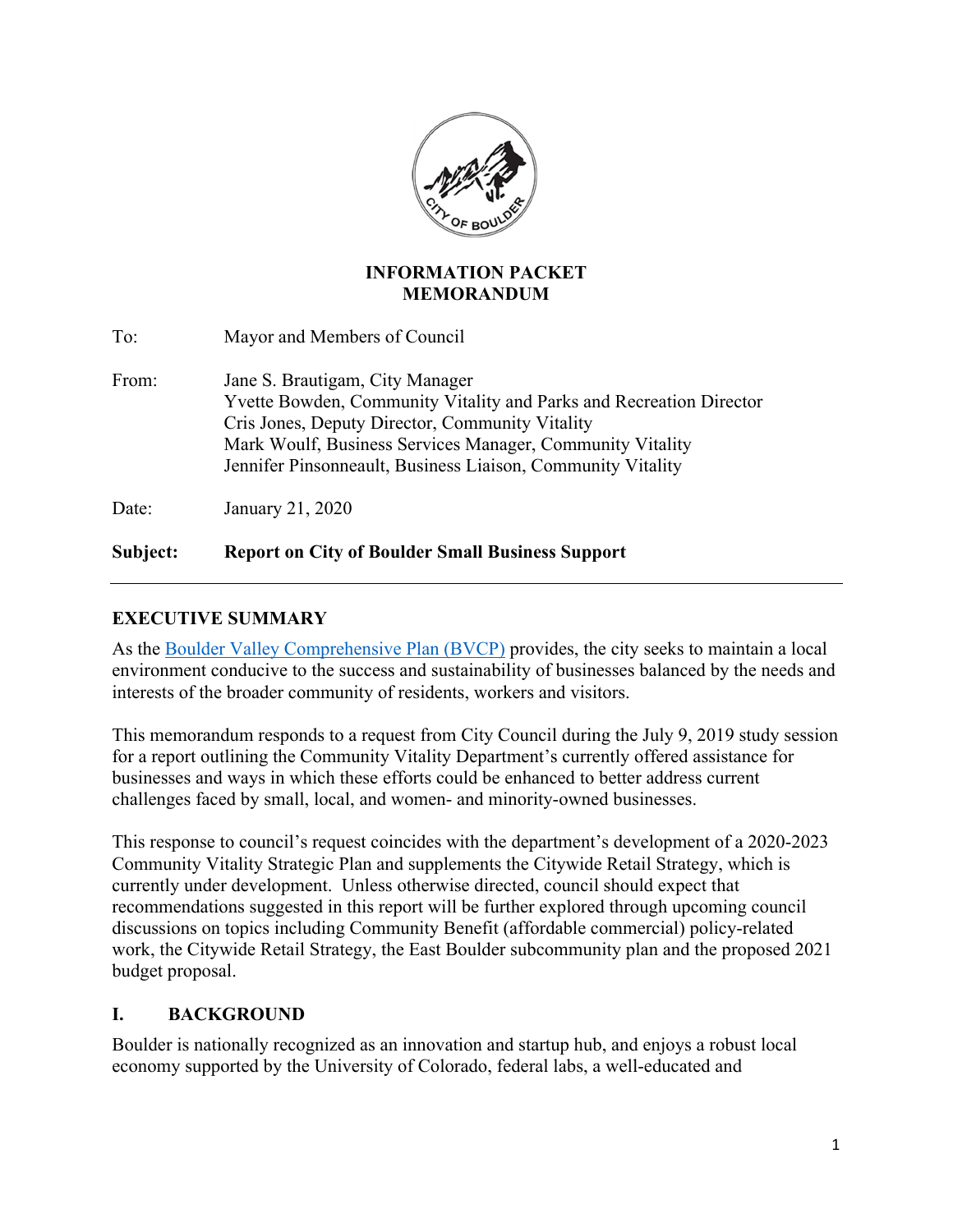highly skilled workforce, and businesses representing a wide range of industries. An economically vital community where all residents and businesses can access and benefit from a healthy and sustainable economy that is innovative, diverse and collaborative is an essential component of the city's Sustainability and Resilience Framework. The presence of a diverse mix of businesses contributes to the strength of the local economy and quality of life.



#### **Characteristics of local business community**

Notable characteristics of Boulder's business community are highlighted below.

#### **Most Boulder businesses are small and headquartered here.**

- The majority (96%) of Boulder's approximately 7,000 businesses are small businesses with fewer than 50 employees. Over three-fourths (78%) have fewer than 10 employees.
- Small businesses provide approximately half of the jobs and roughly 40% of wages in Boulder and many serve the needs of residents, workers, students and visitors.
- Approximately 90% of businesses in the city are headquartered in Boulder.

#### **Businesses of all sizes play an important role in the local economy.**

- Businesses with 50 or more employees represent only four percent of Boulder businesses. Less than one percent have 250 or more employees.
- Medium-sized and large businesses provide half the jobs and 60% of wages in Boulder and stabilize the local economy by providing a significant number of jobs, wages, local taxes and essential goods and services while supporting small, local businesses.



#### **Boulder businesses represent a diverse mix of industries.**

 A diverse mix of businesses and employment opportunities help stabilize the local economy. There are approximately 7,000 businesses in Boulder with at least one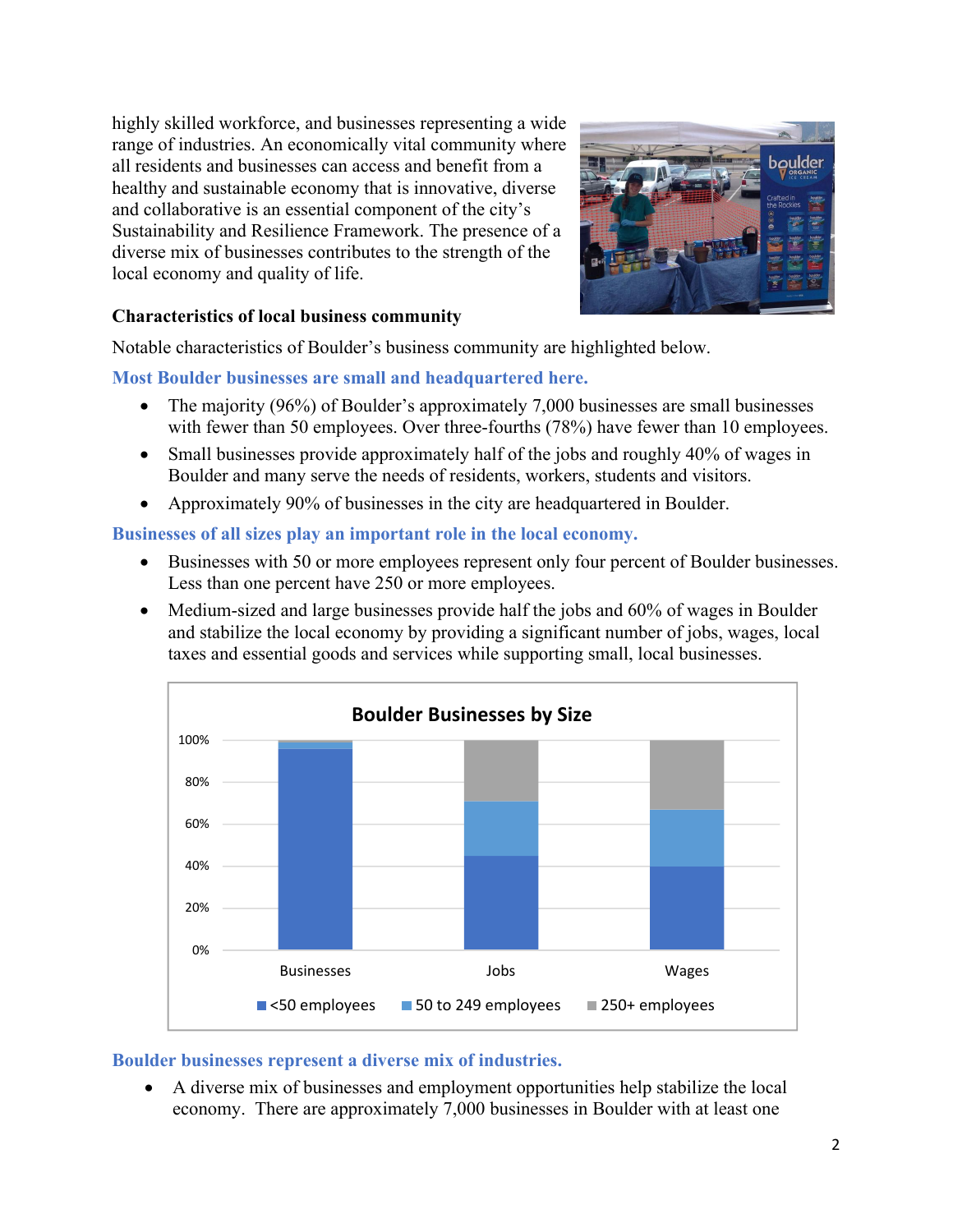employee. Employment in Boulder is spread across many industries, with the largest concentration in government (including federal labs, the University of Colorado, Boulder Valley School District and both county and municipal employment presence), professional and technical services, accommodation and food services, manufacturing and health care.

- The city has a higher concentration of aerospace, beverage manufacturing, bioscience, clean tech, information technology, natural and organic products, and outdoor recreation businesses than many other communities (regional and national comparisons), reflecting strength in research and innovation.
- Approximately 11% of Boulder businesses are **primary employers** *(businesses of any size that sell more than half their goods and services outside the area).* These businesses
- play a critical role in infusing new (not locally generated) money into the local economy. Examples include businesses in manufacturing and information technology ranging from startups to several of the largest companies headquartered or with facilities in Boulder, such as Ball Aerospace, Celestial Seasonings, and IBM.
- The majority (89%) of businesses in the city are **secondary employers** that mostly sell their goods and services to local customers. These businesses play an



important role in serving the needs of the community and generating economic activity and, in some cases, sales tax revenue. Examples include businesses of all sizes in the retail, food services, entertainment, financial services and health care industries.

#### **Role of Community Vitality and economic resilience efforts in Boulder**

To support local economic vitality and address the needs of Boulder's businesses, including small businesses and nonprofits, the Community Vitality Department establishes, leads and monitors the performance of initiatives that address economic challenges and opportunities. While other departments service and regularly interact with the Boulder business community, it remains Community Vitality's role to provide direct services related to economic vitality and to fund and manage relationships with city partner organizations directly related to the success and sustainability of the local business community. Referenced collaborative partnerships expand the City of Boulder's own reach while minimizing duplication of efforts in supporting businesses and, to name a few, include:

- Financial support (rebates, loans and grants);
- Information about the local business environment, including market and economic data;
- Responses to questions, concerns and requests for assistance;
- Workshops on a variety of business topics and consulting with industry experts; and
- Workforce development programs.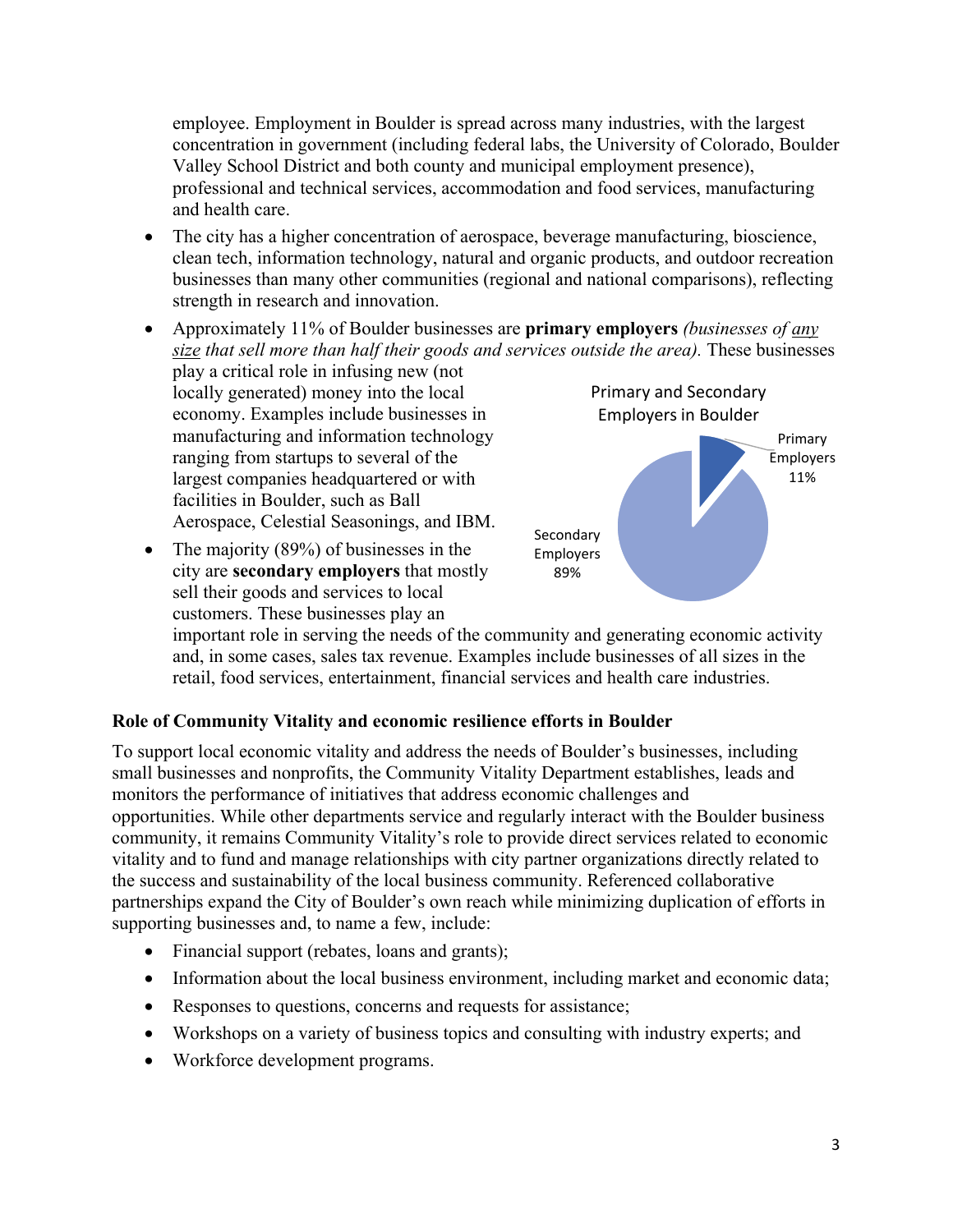While economic development and/or economic vitality services are relatively commonplace among municipalities in Colorado and throughout the country, Boulder's economic vitality programs place less emphasis on attracting new businesses, and greater focus on retaining existing businesses and supporting startups.

Last year, programs and services provided by Community Vitality and the city's economic vitality partners benefited more than 1,800 businesses, more than 80% of which were local small businesses or startups.

During a prior period of steady sales tax growth and relatively little loss of small and local businesses, Community Vitality Department funding allocated for Boulder's core business support programs remained relatively flat with no significant program enhancements. Current funding also provides for 2.5 full-time employees (FTEs) in the department (only one of whom has economic vitality business support as a sole function) aided by the partial support of several other department staff otherwise responsible for special district management and department leadership/administration.

# **II. ANALYSIS**

While Boulder offers a collaborative, resource-rich environment for businesses, council's request for exploration of an enhanced support program presents an opportunity to lend greater focus to the needs of small, local, and women and minority owned businesses located in and/or serving the community. The following summary highlights current programming offered or funded through the Community Vitality Department's budget allocation, describes how they respond to expressed small business challenges and identifies those which might be enhanced to better support the business sectors of council's recent concern.

# **Current Programming to Support Businesses**

Community Vitality directly delivers or provides funding for a wide range of services to address the needs of businesses, including nonprofit and small businesses across all industries, all aligned with policies outlined in the Boulder Valley Comprehensive Plan and generally fitting into the following five categories.

| <b>Business support currently provided or funded by Community Vitality</b> |                                                                         |  |  |  |  |
|----------------------------------------------------------------------------|-------------------------------------------------------------------------|--|--|--|--|
| <b>Information</b>                                                         | Information about doing business in Boulder                             |  |  |  |  |
|                                                                            | Economic, demographic and other market data                             |  |  |  |  |
| Direct assistance                                                          | Responses to inquiries, requests and concerns                           |  |  |  |  |
| Connections to government and private sector resources                     |                                                                         |  |  |  |  |
| Education and training                                                     | Low-cost workshops on variety of business topics                        |  |  |  |  |
|                                                                            | Free consulting or mentoring from business experts                      |  |  |  |  |
|                                                                            | Specialized business accelerator programs                               |  |  |  |  |
| Workforce development                                                      | Partnerships with industries to develop a skilled and diverse workforce |  |  |  |  |
|                                                                            | Partnerships to facilitate multimodal employee transportation           |  |  |  |  |
| <b>Financial support</b>                                                   | Rebates of fees and taxes to support business retention and expansion   |  |  |  |  |
|                                                                            | Loans for small businesses not served by traditional sources            |  |  |  |  |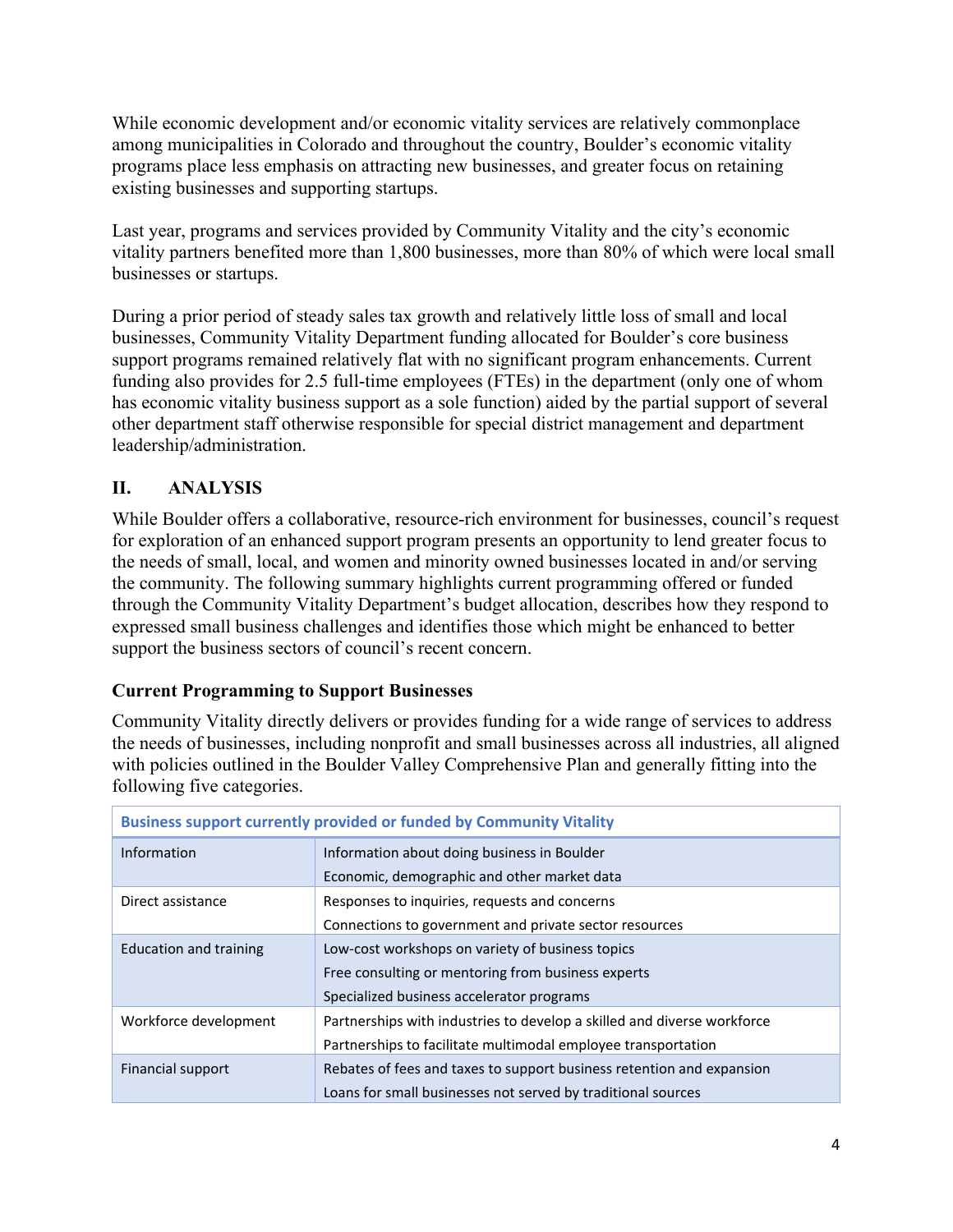In addition to managing the city's financial support for businesses and coordinating services provided by economic vitality partners, staff provides information and directly responds to business-related inquiries and requests from businesses, aspiring entrepreneurs and other community members. Staff also provides business and economic perspective on city initiatives working collaboratively with peer local, regional and state agencies, nonprofit organizations, research institutions and economic development organizations to broaden and share best practices in supporting the community's local economic health.

In 2019, the council-approved Community Vitality budget invested \$390,569 in financial support for economic vitality partners and direct business support programs.

Of that amount, \$219,300 funded direct services provided by the Boulder Small Business Development Center (SBDC), Boulder Economic Council (BEC) and Innosphere; \$107,269 funded fee and tax rebate payments to Flexible Rebate Program participants; \$50,000 funded loans through the Boulder Microloan Program and \$14,000 funded other organizations that support economic vitality including the Boulder International Film Festival, CO-LABS, Naturally Boulder and Boulder Independent Business Alliance (BIBA).



*Nearly two-thirds (64%) of the funding for economic vitality partners last year went to organizations that exclusively serve small businesses.* Other economic vitality partners such as the BEC and Naturally Boulder serve businesses of all sizes including many small businesses.

2019 EV Partner Funding



Half of the resources provided for economic vitality partners in 2019 funded educational programming and consulting provided by the Boulder SBDC, 31% funded business outreach, retention and direct assistance, and economic research provided by the BEC, and 13% funded mentoring and programs provided by Innosphere for startups and early stage companies.

Organizations funded by Community Vitality leverage city funding with funds from other public and private sources. For example, grants provided by the city to fund loans made to small businesses through the Boulder Microloan Program

(\$550,000 from 2009 through 2019) represent about 10% of the total loans made through the program (\$5.6 million). Participating local financial institutions and matching grants from federal programs and other sources have provided funding for the remainder of the loans made to the borrowers served by the program.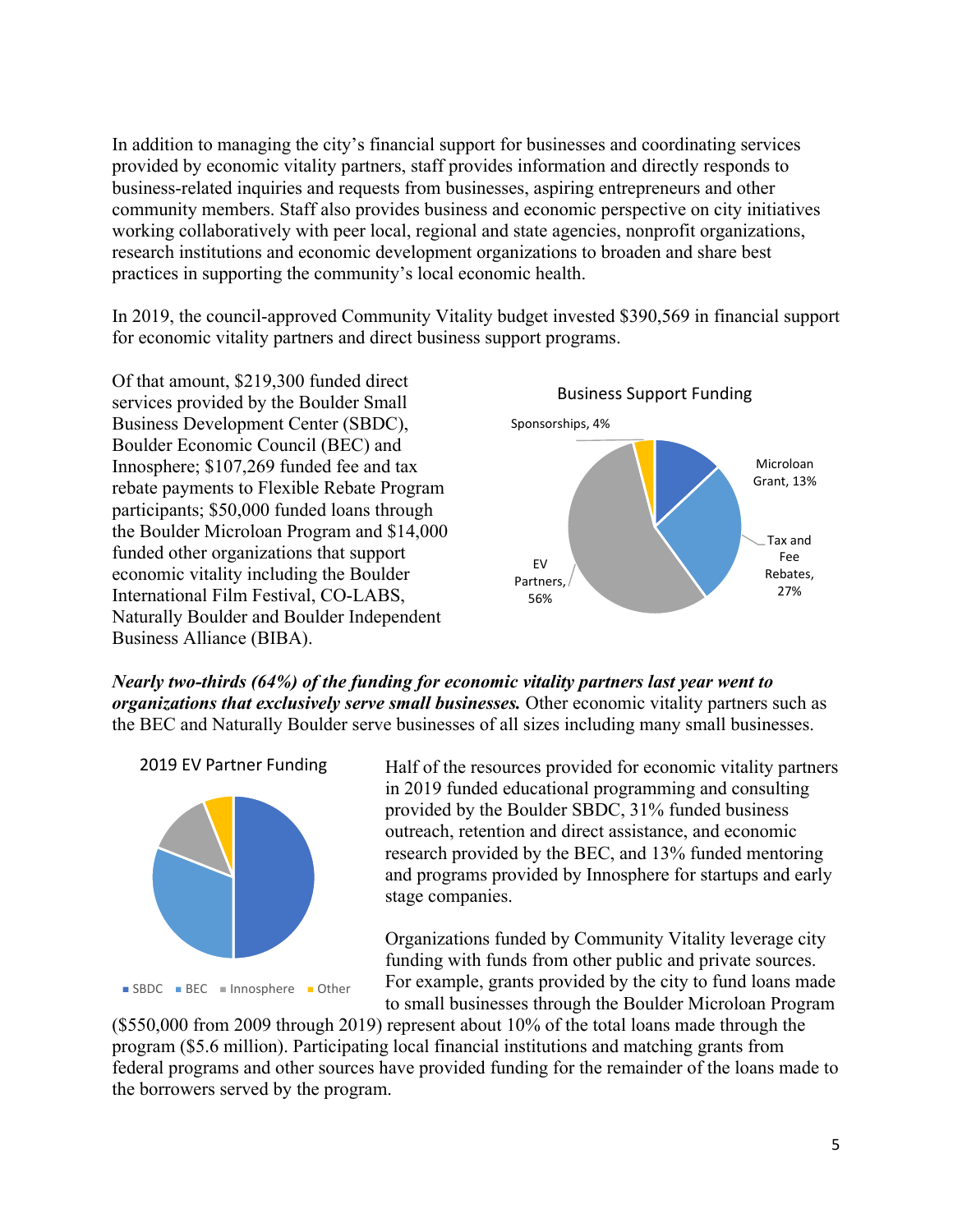The city's economic vitality partners that received more than \$10,000 in funding from Community Vitality in 2019 are highlighted below.

| City partner organizations and their role in supporting local business        |                                                                                                                                                                                                                                                                                                                                                                                                                                                                                                                                                                                            |  |  |  |
|-------------------------------------------------------------------------------|--------------------------------------------------------------------------------------------------------------------------------------------------------------------------------------------------------------------------------------------------------------------------------------------------------------------------------------------------------------------------------------------------------------------------------------------------------------------------------------------------------------------------------------------------------------------------------------------|--|--|--|
| <b>Boulder Small Business</b><br>Development Center (SBDC)                    | The SBDC works exclusively with small businesses in a wide range of industries<br>providing low-cost workshops, one-on-one consulting with business experts,<br>connections to resources and other assistance. The center also offers<br>specialized programming for tech companies, women- and minority-owned<br>businesses (including consulting services and workshops in Spanish), and<br>individuals with low- to moderate-incomes. In 2019, the SBDC produced 55<br>workshops and events with over 1,100 attendees and provided over 2,338<br>hours of consulting to 632 businesses. |  |  |  |
| Boulder Chamber/Boulder<br>Economic Council (BEC)                             | The BEC provides information and assistance to businesses of all sizes, conducts<br>economic research, hosts community economic events and participates in local<br>and regional economic initiatives. Last year, the BEC assisted 187 businesses,<br>over half of which were small or startups; hosted two events and launched<br>several workforce development initiatives Including training over 100<br>companies in skills-based hiring, convening four industry partnerships and<br>increasing apprenticeship and internship opportunities for youth and adults.                     |  |  |  |
| <b>Boulder Microloan Fund</b><br>managed by Colorado<br>Enterprise Fund (CEF) | The Boulder Microloan Program provides loans and business counseling to<br>qualified small businesses that may not qualify for financing through traditional<br>sources. The program is funded by the city and local financial institutions and<br>managed by CEF. In 2019, 16 new loans totaling \$712,740 were made and 128<br>hours of counseling were provided through the program. Borrowers included<br>retail stores, restaurants and service providers. More than half the borrowers<br>were individuals with low incomes.                                                         |  |  |  |
| Innosphere                                                                    | Innosphere helps startups and early stage businesses including companies being<br>formed based on technologies developed by university researchers or people<br>from the local community. In addition to mentoring by experienced business<br>advisors, clients may participate in the organization's accelerator program. Last<br>year, Innosphere hosted 11 events with 705 attendees in Boulder and 13<br>Boulder companies were Innosphere accelerator clients.                                                                                                                        |  |  |  |

In general, the above-referenced services are provided on a first-come, first-served basis as sought by businesses. Extra efforts have been implemented to reinforce the effectiveness of these programs in meeting the needs of particular businesses. For example, the Boulder SBDC has developed specialized programming and workshops led by Spanish speakers to Boulder businesses owned or operated by persons whose primary or preferred language is Spanish. The SBDC is also working with the state Minority Business Office and others to increase awareness of resources currently available to women- and minority-owned small businesses in Boulder.

#### **Addressing Specific Challenges Faced by Small Businesses**

Recently through survey responses or media, a number of local small businesses have reported experiencing challenges which make their business operations in Boulder increasingly difficult, including:

- Rising operating costs, especially commercial lease rates and labor;
- Increased competition in finding and retaining employees;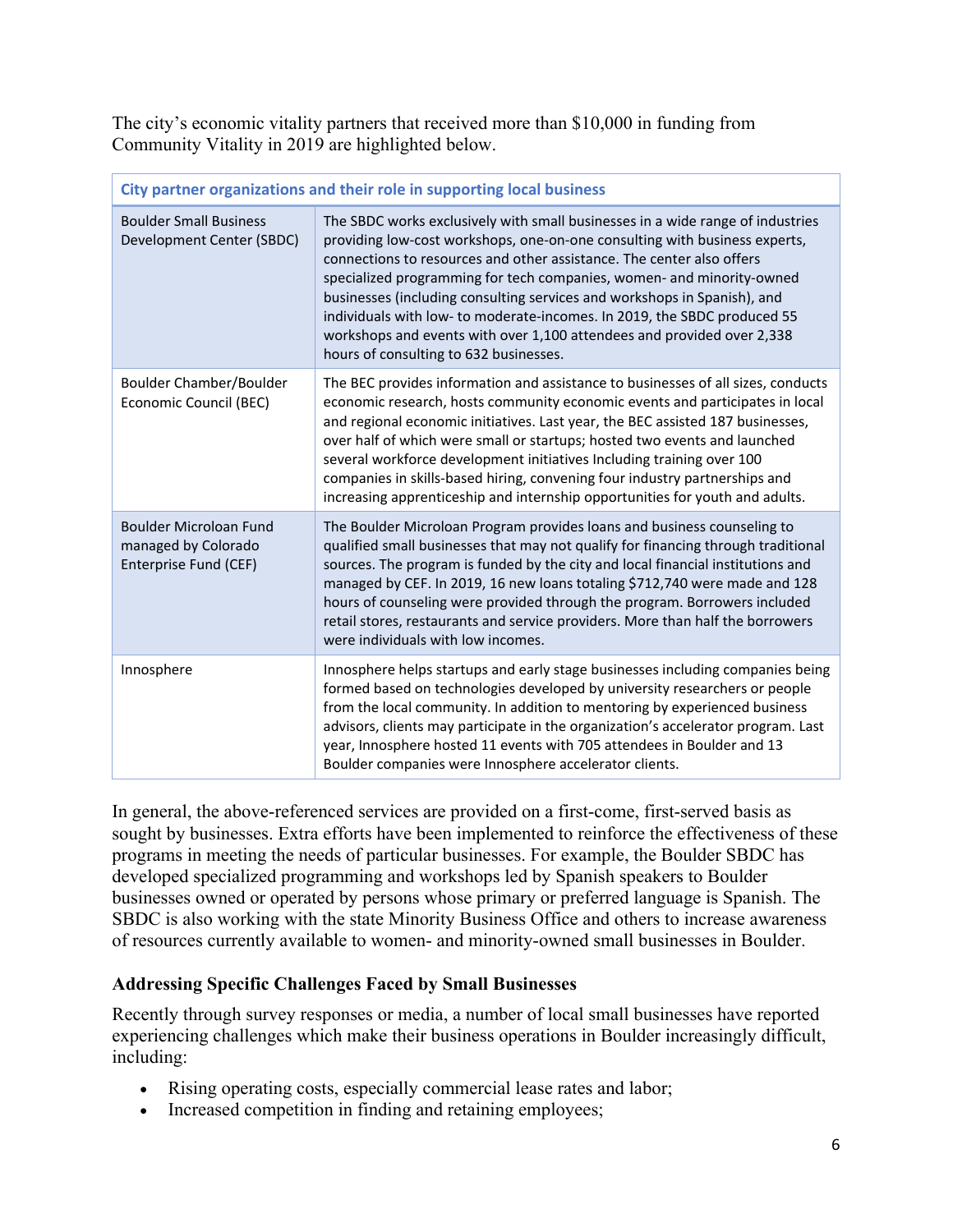- Availability and access to financing and other resources;
- Cost and effort required to comply with city regulations and navigate city processes; and
- Industry-specific challenges such as increased retail competition.

Though these challenges appear to cross industries and affect businesses of all sizes, it is important to note that small businesses seem to be more significantly impacted by these factors than larger businesses. Greater detail is provided below concerning these challenges and city programs and initiatives to help address these challenges. In most cases, noted actions the city has or might take to respond to these challenges reflect enhancements to existing programs. New programs or initiatives are also noted.

| <b>Challenges expressed by small businesses</b>                                                                                                                                                                                                                                                                                                                                                                                                                                                                                                                                                           | <b>Responsive programs and initiatives</b><br>(* continued or enhanced existing program)<br>(+ new program or initiative)                                                                                                                                                                                                                                                                                                                                                                                                                                                                                                                                                                                                                                                                                             |  |  |  |
|-----------------------------------------------------------------------------------------------------------------------------------------------------------------------------------------------------------------------------------------------------------------------------------------------------------------------------------------------------------------------------------------------------------------------------------------------------------------------------------------------------------------------------------------------------------------------------------------------------------|-----------------------------------------------------------------------------------------------------------------------------------------------------------------------------------------------------------------------------------------------------------------------------------------------------------------------------------------------------------------------------------------------------------------------------------------------------------------------------------------------------------------------------------------------------------------------------------------------------------------------------------------------------------------------------------------------------------------------------------------------------------------------------------------------------------------------|--|--|--|
| <b>Rising operating costs</b><br>Small businesses report rising costs of leased space<br>(office, retail and industrial) and that ownership<br>may not be a viable option. Startups report<br>challenges in finding suitable space for growth and<br>small businesses, especially restaurants and<br>retailers, report revenues cannot cover operating<br>costs. Rising lease rates reflect increases in property<br>taxes, maintenance and utility costs added to base<br>rents. Small businesses also report significant<br>impacts from increases in applicable minimum wage<br>and health care costs. | Short term goals:<br>Aid in affordability of leased space<br>1.<br>2.<br>Increase access to commercial ownership programs<br>Seek small business input as local minimum wage<br>3.<br>adjustments are considered<br>Current efforts to address challenges include:<br>Affordable commercial pilot offering below-market<br>$\bullet$<br>lease rates to qualified small, local businesses<br>Exploring the creation of smaller, more affordable<br>$\bullet$<br>retail spaces to meet changing retailer needs *<br>Exploring use of Central Area General Improvement<br>$\bullet$<br>District (CAGID)-owned properties to provide more<br>affordable commercial spaces +<br>Exploring an expanded definition encouraging<br>$\bullet$<br>affordable commercial space options in definition of<br>'community benefit' * |  |  |  |
| <b>Competition for talent</b><br>Across the region, the robust economy and low<br>unemployment rate, aging workforce and other<br>factors have presented a challenge for small<br>businesses in attracting and retaining talent. In<br>addition, the cost of housing in Boulder is hitting<br>small employers particularly hard and forcing small<br>businesses to operate with fewer employees that<br>may be called to work extended hours.                                                                                                                                                             | Short term goal:<br>Help small businesses attract and retain employees by<br>reducing worker expenses and encouraging employment<br>with Boulder employers including small businesses<br>Current efforts to address challenges include:<br>Parking pilot offering discounted rate for evening<br>$\bullet$<br>workers in downtown Boulder +*<br>Partnerships to develop strategies to recruit, train<br>$\bullet$<br>and retain workers in key industries *<br>Events to facilitate connections between employers<br>$\bullet$<br>and job seekers *                                                                                                                                                                                                                                                                   |  |  |  |
| <b>Access to financing</b><br>Availability and access to financing and other<br>resources is an ever- present need for businesses.<br>While there are many financial institutions and<br>other sources for financing that serve Boulder                                                                                                                                                                                                                                                                                                                                                                   | Short term goal:<br>Provide information and tools for qualified small, local,<br>and women- and minority-owned businesses to gain<br>access to financing<br>Current efforts to address challenges include:                                                                                                                                                                                                                                                                                                                                                                                                                                                                                                                                                                                                            |  |  |  |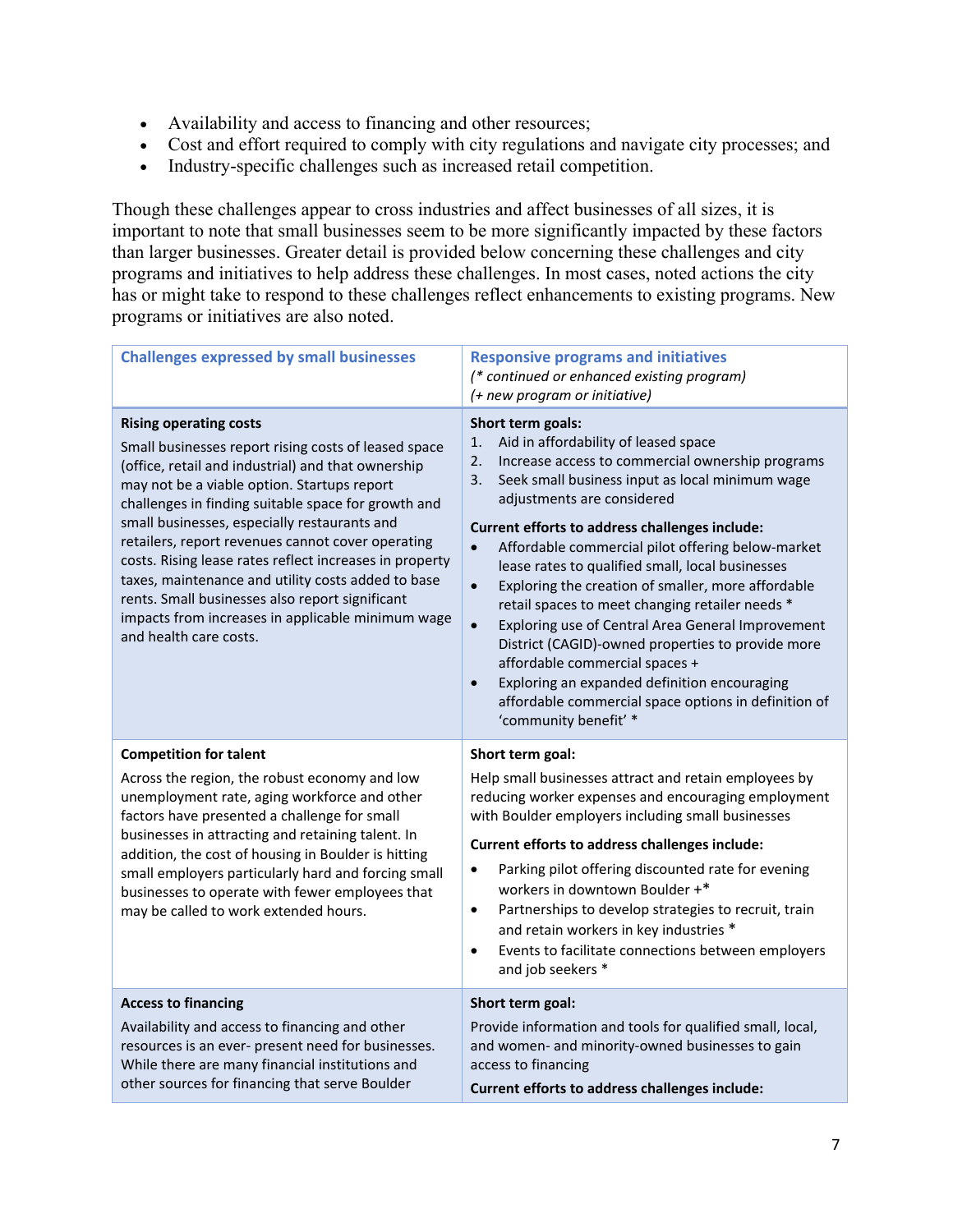| businesses, some small businesses do not qualify for<br>funding from traditional sources.                                                                                                                                                                                                       | Exploring increased funding microloan program *<br>$\bullet$<br>Exploring ways to help mitigate impacts felt by small<br>$\bullet$<br>businesses temporary displaced by implementation<br>of city redevelopment or area/sub-area plans +*<br>Exploring ways to help offset costs of increasing<br>$\bullet$<br>environmental sustainability of small businesses. +<br>Connecting small businesses to corporations or<br>$\bullet$<br>agencies with grant or contract opportunities *<br>Enhancing outreach to increase awareness of<br>$\bullet$<br>financing and other small business resources *                                                           |  |  |  |
|-------------------------------------------------------------------------------------------------------------------------------------------------------------------------------------------------------------------------------------------------------------------------------------------------|--------------------------------------------------------------------------------------------------------------------------------------------------------------------------------------------------------------------------------------------------------------------------------------------------------------------------------------------------------------------------------------------------------------------------------------------------------------------------------------------------------------------------------------------------------------------------------------------------------------------------------------------------------------|--|--|--|
| <b>Navigating city processes</b><br>Complying with city regulations and navigating city<br>departments and processes can present a burden to<br>small businesses that may not have the knowledge,<br>resources or time needed to meet business<br>licensing, permitting and other requirements. | Longer term goal:<br>Study and potentially simplify and enhance navigation<br>ease in city licensing and permitting requirements<br>affecting small businesses<br>Current efforts to address challenges include:<br>Assessment and strategic planning effort underway<br>$\bullet$<br>for Planning & Development Services<br>Providing input and helping inform businesses of<br>$\bullet$<br>upcoming changes to the business licensing system *<br>Improving ease of finding information about<br>$\bullet$<br>operating a business in Boulder +*<br>Conducting 2020 business survey to refine<br>$\bullet$<br>understanding of concerns and unmet needs * |  |  |  |
| <b>Industry-specific factors</b><br>Small businesses in industries such as retail are<br>facing additional challenges including increased<br>competition and changes in market and customer<br>dynamics.                                                                                        | Longer term goal:<br>Monitor challenges faced by businesses in different<br>industries and determine appropriate role, if any, for city<br>Current efforts to address challenges include:<br>Develop and implement citywide retail strategy *<br>$\bullet$                                                                                                                                                                                                                                                                                                                                                                                                   |  |  |  |

#### **Benchmarking and Enhanced Services to Meet Small Business Needs**

As part of Community Vitality's recent strategic planning and retail related work, staff completed benchmarking of economic development/economic vitality efforts supporting local business sustainability offered in nearby peer communities. A summary benchmarking those efforts (**Attachment A)** highlights the similarities and very few differences between programmed efforts of the City of Boulder and peer communities.

Noting the comparability of Boulder's economic vitality-related programs, staff recognizes that addressing specific challenges experienced by Boulder small businesses will require a more comprehensive consideration of Boulder's current policies and practices and the perhaps negative externalities resulting from those efforts. For example, Boulder's efforts to be responsive to the climate emergency or address the ratio of jobs to population may make amending small business footprints (either expansions, shared spaces or the reconstruction of vacated commercial spaces) more challenging or may require costly changes impacting small business entities more intensely than larger entities. In such instances, council might wish to consider waiving certain fee requirements for properties owned and occupied by small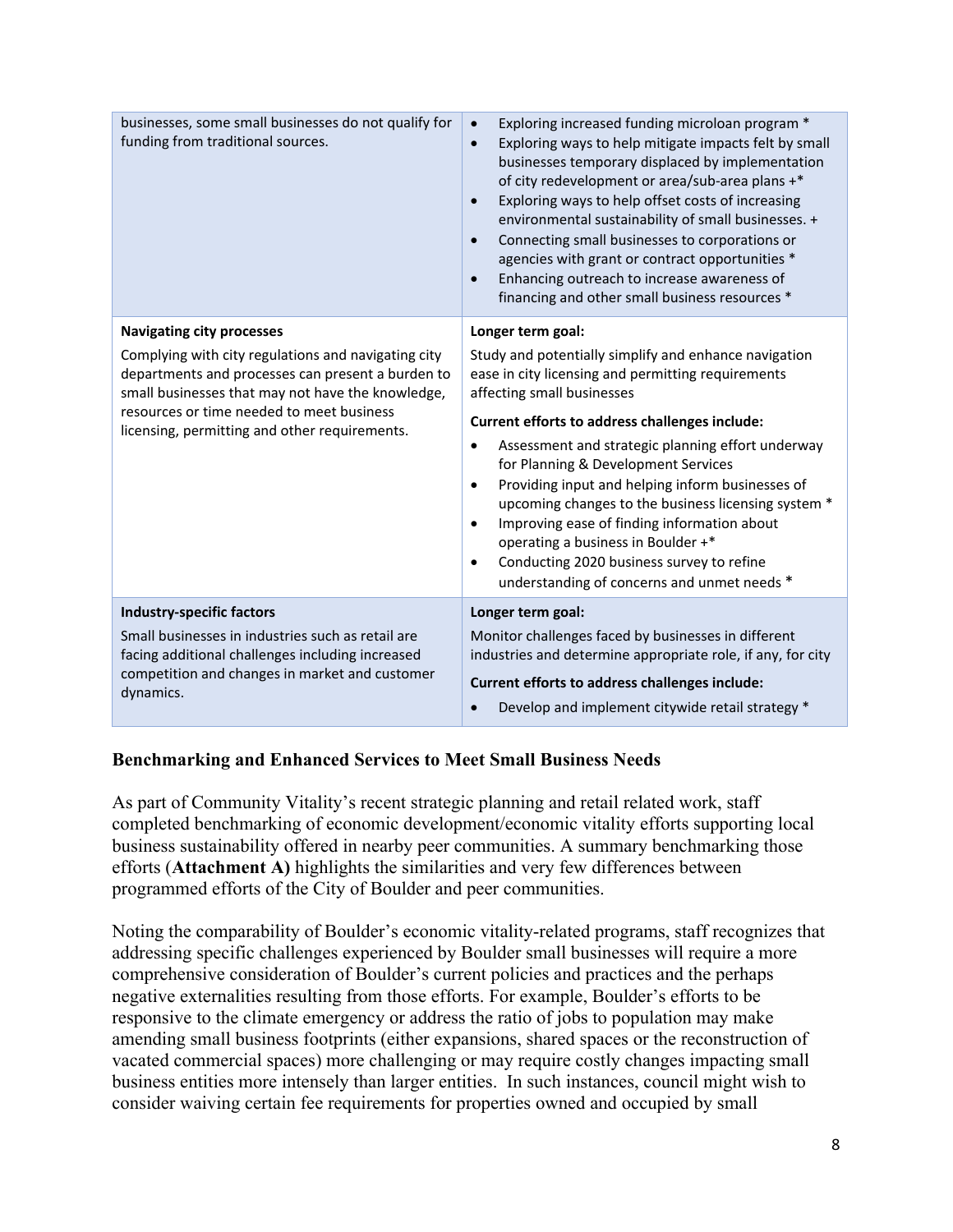businesses (for-profit or nonprofit) below a certain threshold of annual sales or employment size. Small business relief might also be achieved through the creation of pilots offsetting expenses incurred by temporarily relocated small businesses where redevelopment implements an approved revitalization, area or subcommunity plan as negotiated with a private property owner. In addition, continued consideration of the city's affordable commercial efforts might continue to explore small business impacts as program enhancements are made.

Areas where more can be done to support small, local businesses, including nonprofits and women- and minority-owned businesses are summarized below.

| Planned and proposed enhancements to small business support programs    |                                                                                                                                                                                                                                                                                                         |  |  |  |
|-------------------------------------------------------------------------|---------------------------------------------------------------------------------------------------------------------------------------------------------------------------------------------------------------------------------------------------------------------------------------------------------|--|--|--|
| <b>Build awareness of current</b><br>services and programs              | There are many business owners and managers who are not aware of resources<br>currently available to small, local businesses. Community Vitality staff will work<br>with internal and external partners to increase the awareness of these programs.                                                    |  |  |  |
|                                                                         | This work will be informed by the business survey planned for first quarter 2020<br>and will likely include a more robust communications and outreach strategy<br>specifically targeted to small, local and women- and minority-owned businesses.                                                       |  |  |  |
| Increase Boulder Microloan<br>Program funding                           | To help address the ongoing need for access to financial support, the city will<br>continue to work with Colorado Enterprise Fund and others to increase Boulder<br>Microloan funding and the number of small businesses served by the program.                                                         |  |  |  |
|                                                                         | Proposed enhancements to financial support may include a request for an<br>increase in the annual grant provided by Community Vitality from \$50,000 to<br>\$100,000 for a three-year period to enable more loans to be made and provide a<br>greater match to help attract funding from other sources. |  |  |  |
| Develop new programs to<br>help increase affordable<br>commercial space | Increasing the supply of affordable commercial spaces for small, local businesses,<br>including nonprofit and women- and minority-owned businesses, will require a<br>multi-pronged approach by the city and other organizations.                                                                       |  |  |  |
|                                                                         | In addition to the 30 Pearl affordable commercial pilot, this may include<br>exploring ways to:                                                                                                                                                                                                         |  |  |  |
|                                                                         | Incentivize the creation of smaller, more affordable retail spaces that meet<br>$\bullet$<br>retailer needs                                                                                                                                                                                             |  |  |  |
|                                                                         | Use CAGID-owned properties to provide more affordable commercial spaces<br>$\bullet$                                                                                                                                                                                                                    |  |  |  |
|                                                                         | Incentivize the inclusion of affordable commercial space in development or<br>$\bullet$<br>redevelopment projects                                                                                                                                                                                       |  |  |  |
| Explore new programs to<br>help keep small, local                       | Community Vitality will continue to explore potential new programs to help<br>retain small, local businesses in Boulder. Examples may include:                                                                                                                                                          |  |  |  |
| businesses in Boulder                                                   | Down payment assistance program to help more businesses and nonprofits<br>$\bullet$<br>own, rather than lease, the space they occupy                                                                                                                                                                    |  |  |  |
|                                                                         | Grants to help small, local businesses offset business costs associated with<br>$\bullet$<br>temporary displacement related to city initiatives, such as redevelopment<br>projects, to implement area or subcommunity plans                                                                             |  |  |  |
|                                                                         | Fund to help small, local businesses offset the cost of city permit fees or<br>$\bullet$<br>taxes related to implementing programs to increase environmental<br>sustainability, such as improving energy efficiency                                                                                     |  |  |  |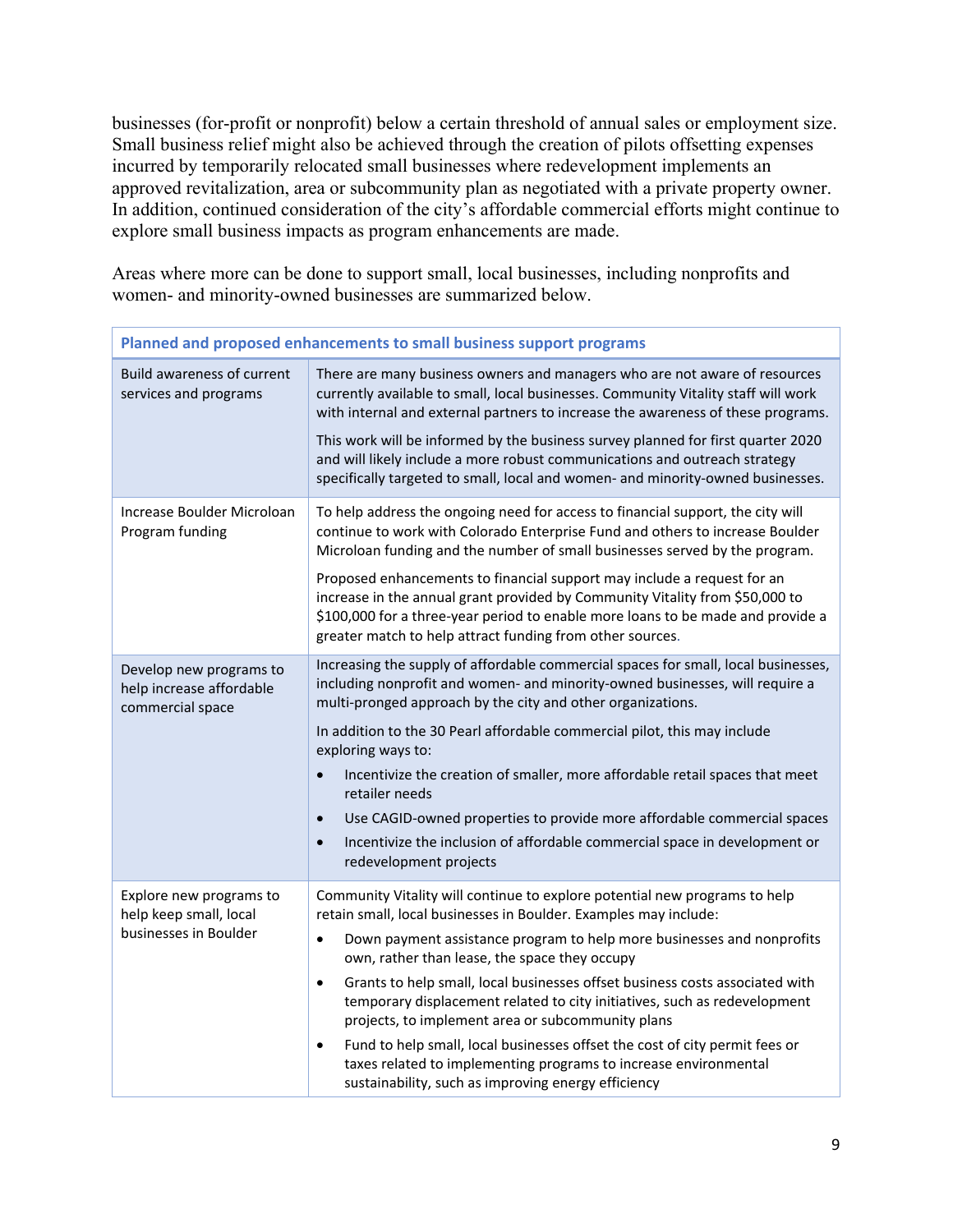|                                                      | Matching grants to help small businesses make improvements to their<br>$\bullet$<br>facilities or train staff                                                                                                                                                                                                                                                              |
|------------------------------------------------------|----------------------------------------------------------------------------------------------------------------------------------------------------------------------------------------------------------------------------------------------------------------------------------------------------------------------------------------------------------------------------|
| Refine reporting to more<br>closely monitor progress | Staff will continue to work with organizations that receive funding through the<br>city's economic vitality budget to monitor how funds are being used to support<br>businesses including small, local, and women- and minority-owned businesses.<br>This will include more refined reporting of business services and outcomes which<br>will be shared with City Council. |
| Improve ease of doing<br>business in city            | Staff will work with Planning and Finance Departments and others to study,<br>simplify and improve city licensing and permitting requirements that affect small<br>businesses.                                                                                                                                                                                             |

### **III. NEXT STEPS**

Staff welcomes council member questions or feedback concerning this Information Packet item which can be provided directly to Yvette Bowden, director of Community Vitality, at 303-413- 7215 or **bowdeny@bouldercolorado.gov**.

In addition, City Council should anticipate the following opportunities for community input and/or council discussion concerning exploration and potential implementation of the strategies and initiatives described above.

| $Q1 - Q2 2020$         | Boulder Business Survey to increase understanding of perceptions about<br>business climate, priorities, plans, challenges and unmet needs                                                                      |  |  |  |
|------------------------|----------------------------------------------------------------------------------------------------------------------------------------------------------------------------------------------------------------|--|--|--|
| $Q1 - Q2 2020$         | Community Vitality efforts to build awareness of resources                                                                                                                                                     |  |  |  |
| March 2020 (TENTATIVE) | Council consideration of Citywide Retail Strategy                                                                                                                                                              |  |  |  |
| August 2020            | Council initial review and consideration of proposed 2021 budget including any<br>proposed new funding necessary to enhance services and programs for small,<br>local, and women- or minority-owned businesses |  |  |  |

# **ATTACHMENTS**

**Attachment A:** Summary of Business Support Programs offered by Local Peer Communities